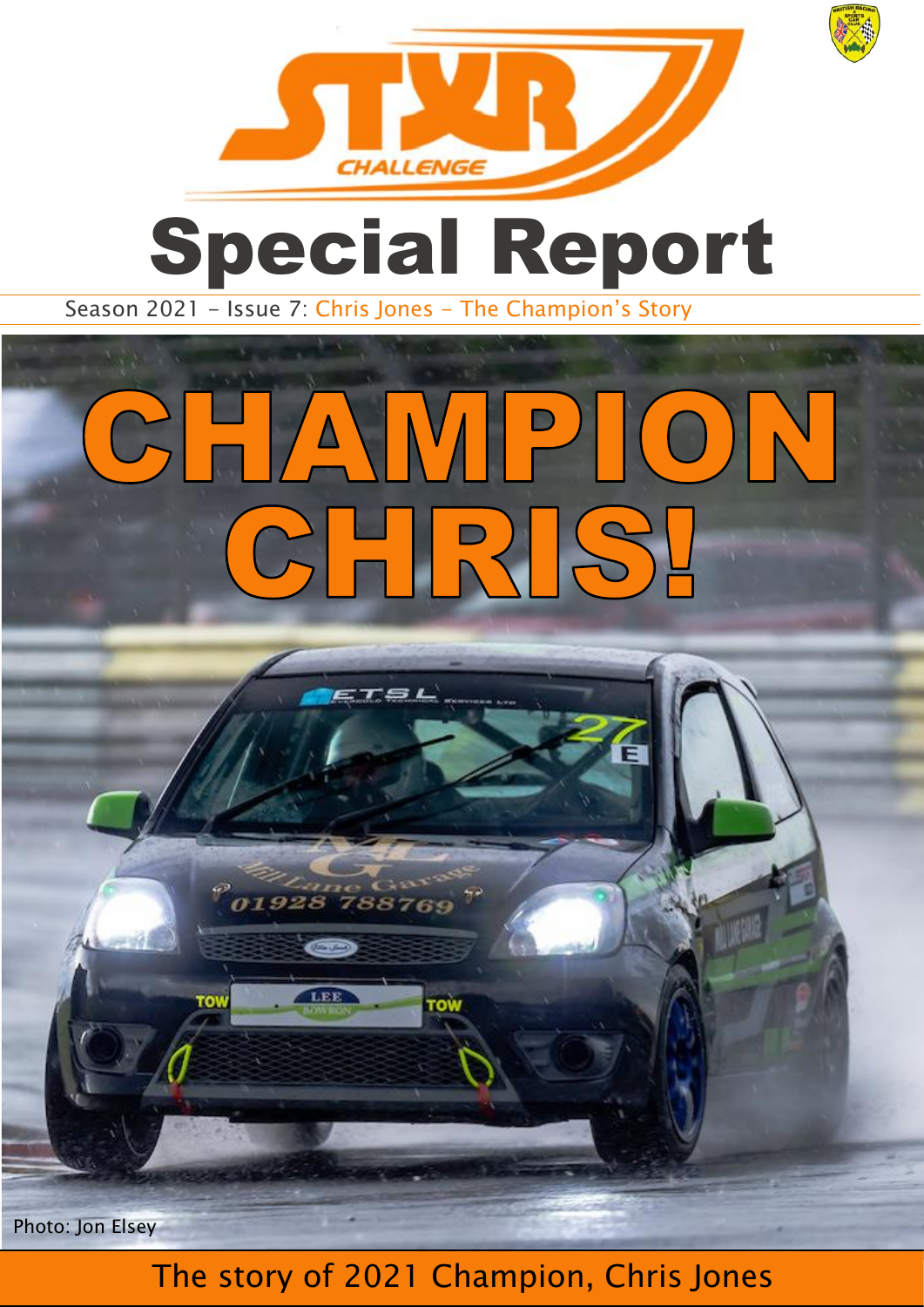Chris Jones' ambitions to win the 2021 ETSL ST-XR Challenge were severely dented at the very start of the season – just like his car! – but he went on to clinch the title at the final round after a tough year of racing. It was the first time that Jones had claimed the overall championship although he had taken a few class titles in the Noughties.

Jones headed into Croft's opening round of the year full of confidence having built up his speed during testing on the Friday before the meeting. However, on his final flying lap during qualifying the nearside of his Fiesta ST was badly damaged when a slower car moved off-line to allow Jones through only to lose control on a dirty area of the track and smack into him.

Jones didn't think that the required repairs could be made in time for him to take part in either of the weekend's races but those around him had other ideas. His friend, Matt Williams, helped him to fix the mechanicals while fellow driver, Mark Robinson, knocked the front wing back into shape. He repaid their hard work by getting his championship campaign off to the best possible start with a double victory.

Robinson and his wife Kerry have been friends with Chris for a long time – indeed, they are so close they were due to be Godparents to his kids but sadly they did not survive childbirth.

Chris got to know Mark in the early Noughties when he was building a Ford Escort XR3i to take part in the XR Challenge – as it was known back then. He was a regular visitor to Demon Tweeks, where Mark worked, to buy parts. Robinson went on to become a stalwart competitor in the series himself, regularly racing alongside his brother Simon. So close is his friendship with Mark, Chris has become a member of the Robinson Motorsport "family". They all park up in the paddock next to each other and collaborate on preparing their cars between meetings. The trio have won 12 championships between them.

Jones' father had been a regular at Oulton Park since the circuit opened in the early '50s and when Chris was young he used to go with his dad to watch "anything and everything" carrelated at the Tarporley track which was a short distance from where they lived.

One of their favourite categories was the XR Challenge. At this time, there were enough entries for the Fiesta XR2s and Escort XR3is to run separately. Depending on how the timetable panned out, Chris and his father would happily wait until the end of a meeting to watch their favourite championship from

their preferred vantage point, the top right of the Lodge grandstand from where they could see part of Druids.

Time passed and in 2002 Chris found himself helping Paul Dobson when he was competing in the series. Jones thought to himself, "I could build one of these…"

…and so he did… which is how he ended up raiding the Demon Tweeks catalogue with the help of Mark Robinson to build an XR3i.

Jones made his debut in the XR Challenge during 2003 and two years later he took his Escort to the first of 3 class titles in 5 years. The last of these was particularly exciting as, having not taken part in the first 8 races, he ended the year tied on points with Chris Flynn and only won on count back.

Jones competed in the XR Challenge through to 2012. During this time, there were 2 instances where he raced in another category. In 2007, he borrowed an Alfa 33 for an outing in a single-marque series which was very competitive at the time. He qualified third and finished second despite his 8 valve car competing against others that had 16.

Then in 2009, Chris took part in a CSCC race at Oulton Park where he shared his Escort with Jason Hennefer. With the duo well on the way to winning their class they were thwarted by a broken exhaust.